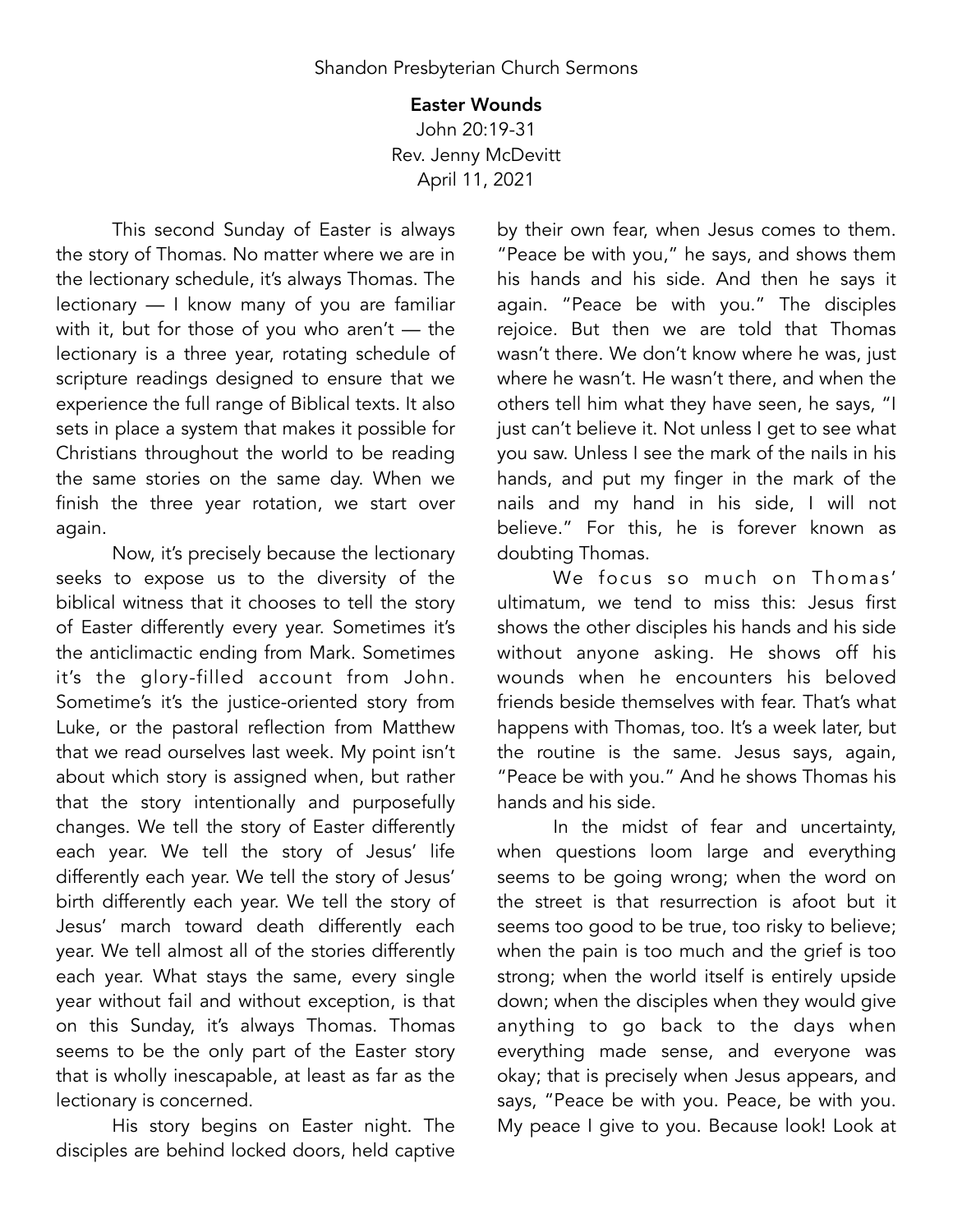my hands and my side. Look! Look at these wounds of mine. Do you see them?"

When he needs to offer his greatest comfort and his most solid credentials, he says "Look! This is where the nails pierced my skinand this is where the spear entered my side." And I think the reason Jesus does this, and the reason the lectionary insists we tell the story about it every year, is that all of us are wounded, too. We all have our own places of brokenness. Now most of us, we're very good at hiding it, deep down behind busy schedules or picture perfect profiles or a devil-may-care affect. And make no mistake, self-discipline and sheer willpower can overcome a good number of things. But when death comes, it comes. There is no escaping it. And death comes in so many forms.

We all have parts of ourselves and pieces of life that we cannot fix. The unceasing prayer to become a parent that remains unanswered. Realizing we have become the type of parent we never wanted to become. Waking up alone in the house for the first time after a partner's death. Waking up alone in the house for the 400th time, and feeling a familiar old ache that refuses to go away. Students who are glad to return to school, because it means a return to school lunches. Students who lament a return to school because it means a return to bullying. Those who are discounted or dismissed because of who they are. Those who are discounted or dismissed because of who they will never be. To be human is to be wounded, at some point, in some way. Some of us more profoundly and some of us more peripherally, but still — there is brokenness in every life.

If I understand the text, that's why Jesus says, "Peace be with you," and then shows the disciples his wounds, once without prompting and once by request. The truth of the matter is, if God raised Jesus from the dead, God surely could have cleaned up those scabs and scars a bit better.Jesus could have come back radiant and perfect, every sign of the cross behind him forever, without even the slightest shadow of death about him. Instead, he comes back having defeated death, but still marked by it.

It was over a decade ago now, but it was one of those moments you never forget. I was in my first year of ministry at First Presbyterian Church of Ann Arbor, Michigan, but I was in Norfolk, Virginia, with our youth group and other youth leaders for a summer mission trip. I was holding a ladder as a student painted the exterior of a house, dripping more than a little paint on me, when my phone rang. It was one of my colleagues back home, and she told me that our church's wedding coordinator had been on a road trip with her three daughters in Richmond, Virginia, just a couple of hours down the road. There had been a car accident, she said, and I needed to get there immediately. I raced to the hospital to find out that the mother and the youngest daughter had died. The two other girls were in the ICU. Their father was on his way to the airport. "Stay with my girls," he said. He arrived later that night, and as he looked at his daughters, attached IVs and machines, he asked me who might have his wife's wedding ring. And then he asked what he really wanted to know. He said, "How does anyone survive this? How does anyone live with this much heartbreak?"

I stayed with that family for five days in the hospital, until the girls were stable enough to be transferred by medical flight to a hospital back in Michigan. Their father and I sat together and talked together for hours upon hours, about everything from theology to reality television, but I never once ventured an answer to his most urgent question. Any possible response I could have offered would have been wildly inadequate.

My friend Meg, who is one of the very finest pastors I know, says, "When we face the epicenter of our pain, more than anything, we want someone to understand. We want someone to get it." She says, "It is too much to bear to be the only person who knows what our